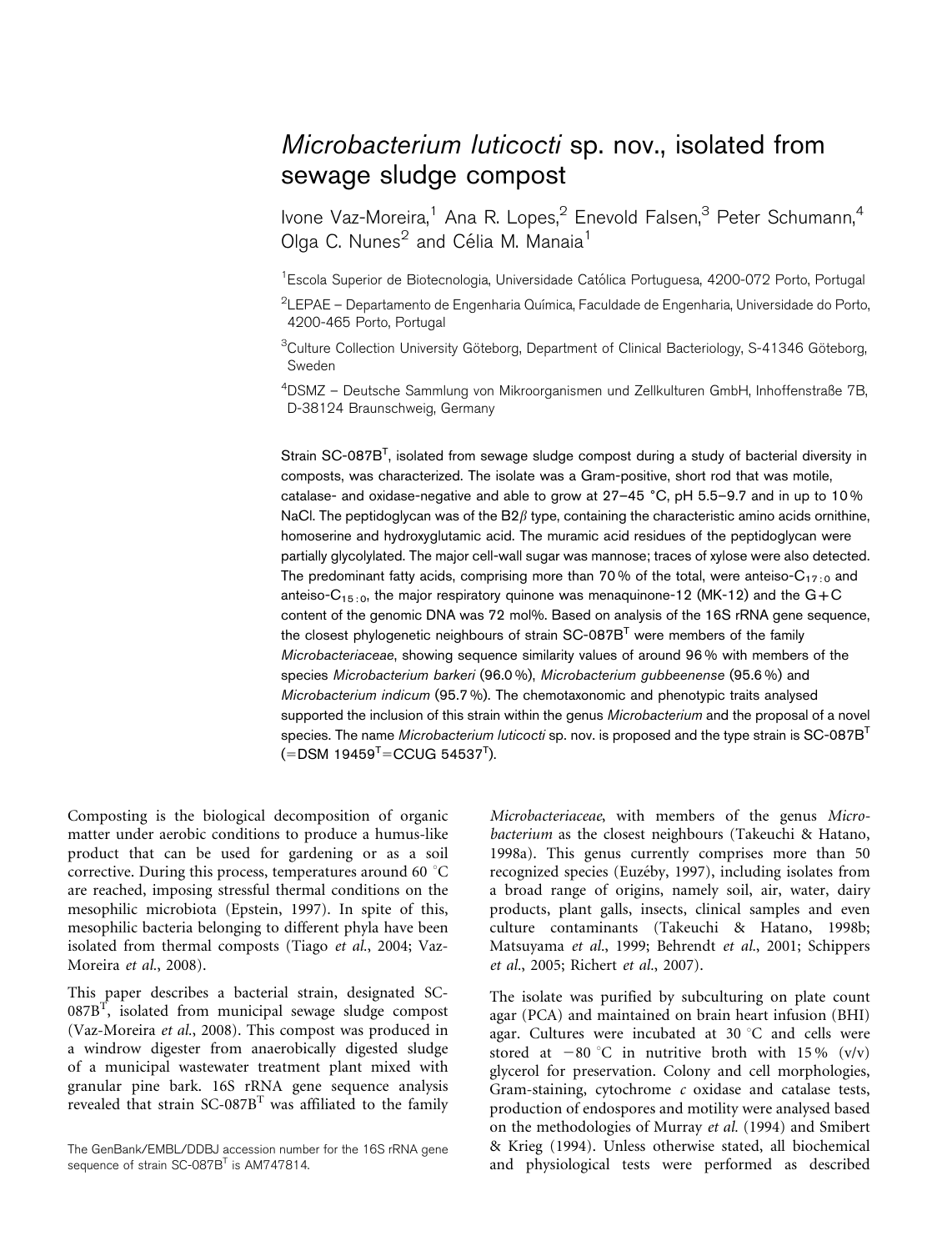previously (Vaz-Moreira et al., 2007). Biochemical and nutritional tests were performed using the API 20E, API 20NE and API 50CH galleries (bioMérieux) according to the manufacturer's instructions. The API 50CH gallery was assayed with the medium recommended to test acid production (50 CHB/E; bioMérieux) and with AUX medium (bioMérieux) to test assimilation of sole carbon sources. Antibiotic susceptibility was assayed as described previously (Ferreira da Silva et al., 2006).

The genomic DNA  $G + C$  content (mol%) and respiratory quinones were analysed as described by Vaz-Moreira et al. (2007) using the methods of Mesbah et al. (1989) and Tindall (1989), respectively. Fatty acid methyl esters were analysed on 24 h cultures on Columbia II agar base (BBL 4397596) with 5 % horse blood at 37  $\degree$ C, according to the prevailing MIDI Sherlock MIS procedures (further outlined at http://www.ccug.se/pages/cfanew.pdf). Purified peptidoglycan preparations were obtained after disruption of cells by shaking with glass beads and subsequent trypsin digestion according to the method of Schleifer & Seidl (1985). The amino acid composition of the peptidoglycan hydrolysate (4 M HCl, 16 h, 100 °C) was determined by one-dimensional TLC on cellulose plates (Merck) by using the solvent system of Rhuland et al. (1955) and by GC of amino acids (Schumann et al., 1997) after derivatization according to MacKenzie (1987). The sugar composition of the purified cell wall was analysed by TLC on cellulose plates employing the method of Staneck & Roberts (1974). Glycolyl residues were detected in the peptidoglycan by using the method described by Uchida et al. (1999).

The nucleic acid sequence of the 16S rRNA gene was determined after PCR amplification of total DNA extracts as described previously (Ferreira da Silva et al., 2007). The 16S rRNA gene sequence was compared with others available in the GenBank/EMBL/DDBJ database using the FASTA package from EMBL-EBI. Phylogenetic analyses were conducted using MEGA software version 3.1 (Kumar et al., 2004). Sequence relatedness was estimated based on the model of Jukes & Cantor (1969) and the phylogenetic tree was created using the neighbour-joining method (Fig. 1). Additionally, the maximum-parsimony method was used to confirm tree stability. A total of 1285 nt positions in each 16S rRNA gene sequence was included in the analysis. Non-homologous and ambiguous nucleotide positions were excluded from the calculations.

Strain  $SC-087B<sup>T</sup>$  formed convex, white, opaque colonies of 1–2 mm diameter after 48 h incubation at  $30^{\circ}$ C on BHI



**Fig. 1.** Phylogenetic tree based on 16S rRNA gene sequences showing the nearest neighbours of strain SC-087B<sup>T</sup>. A total of 1285 nt positions in each 16S rRNA gene sequence was included in this analysis. Arthrobacter globiformis DSM 20124<sup>T</sup> (M23411) was used as outgroup. Bootstrap values were generated from 1000 resamplings; only values greater than 70 % are shown. Bar, 1 substitution per 100 nt positions.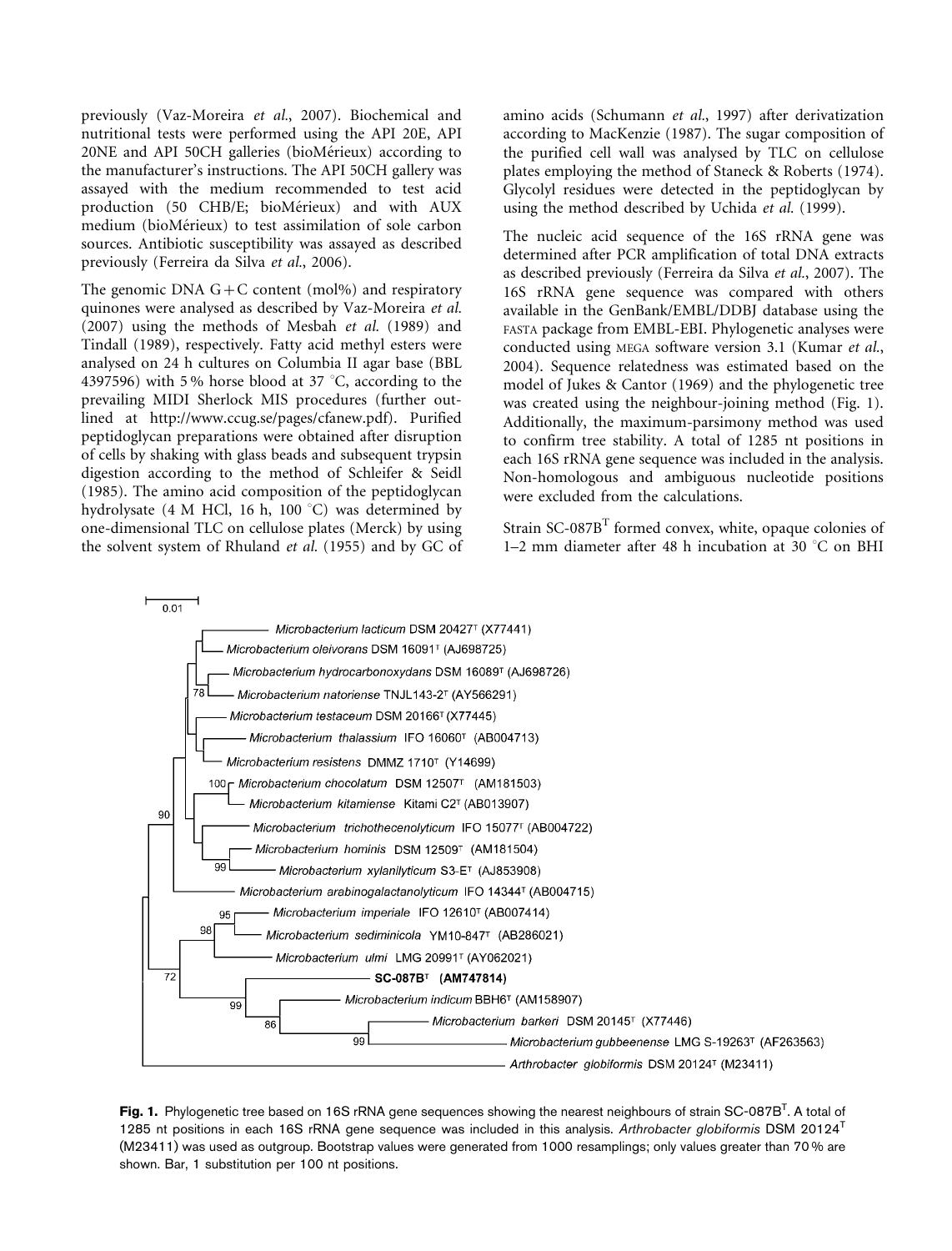agar. Slower and poorer growth was observed on other nutritional media, e.g. PCA and Luria–Bertani agar. Cell viability was weakened or lost after periods of culture transfer longer than a week. The results of the phenetic characterization of strain SC-087B<sup>T</sup> are summarized in Table 1. The peptidoglycan contained the amino acids ornithine, homoserine, glycine, alanine and glutamic acid. The molar ratio of glycine to glutamic acid was 1.7 : 1.0 and the glutamic acid was partially hydroxylated. Analytical data suggested the presence of peptidoglycan type  $B2\beta$  in strain SC-087B<sup>T</sup> . The muramic acid residues of the peptidoglycan were partially glycolylated. Mannose and traces of xylose were detected as cell-wall sugars. The major fatty acid methyl esters of this organism were anteiso- $C_{17 \cdot 0}$ (43.6 %) and anteiso- $C_{15:0}$  (32.9 %). Other minor components were iso-C<sub>15:0</sub> (9.5%), iso-C<sub>16:0</sub> (9.2%) and iso- $C_{17:0}$  (3.0%). The DNA G+C content determined for strain SC-087B<sup>T</sup> was 72+0.3 mol%. Menaquinone MK-12 was the major respiratory quinone, with MK-11 and MK-10 as minor components (76, 23 and 1 %, respectively).

The closest neighbours of strain SC-087B<sup>T</sup> based on analysis of the 16S rRNA gene sequence were

Microbacterium barkeri (96.0 % sequence similarity), Microbacterium gubbeenense (95.6 % similarity) and Microbacterium indicum (95.7 % similarity). Important features described for the genus Microbacterium include: the predominance of iso- and anteiso-branched fatty acids; the presence of alanine, D-glutamic acid and either L-lysine, L-ornithine or L-homoserine in the peptidoglycan with an interpeptide bridge containing lysine or Dornithine; muramic acid in the N-glycolyl form; the occurrence of MK-11 and MK-12 as major menaquinones; and a genomic DNA  $G+C$  content of 66–72 mol% (Takeuchi & Hatano, 1998a). Thus, on the basis of its chemotaxonomic characteristics, fatty acid and peptidoglycan composition, respiratory menaquinones and genomic DNA  $G+C$  content, strain  $SC-087B<sup>T</sup>$  can be considered to be a member of the genus Microbacterium. However, 16S rRNA gene sequence similarity values with members of this genus, as well as the existence of distinctive characteristics (Table 1), justify the proposal of a novel species within the genus Microbacterium for which the name Microbacterium luticocti sp. nov. is proposed.

Species/strains: 1, SC-087B<sup>T</sup>; 2, *M. barkeri* (data from Komagata & Suzuki, 1984; Takeuchi & Hatano, 1998b; Brennan *et al.*, 2001); 3, *M.* gubbeenense (Brennan et al., 2001; Shivaji et al., 2007); 4, M. indicum (Shivaji et al., 2007). +, Positive; -, negative; w, weak reaction; NA, no available data.

| Characteristic                       | 1                     | $\overline{2}$        | 3                    | 4                                            |
|--------------------------------------|-----------------------|-----------------------|----------------------|----------------------------------------------|
| Catalase                             |                       | $^{+}$                | $^{+}$               |                                              |
| Motility                             | $\, +$                | $^{+}$                | $^{+}$               | NA                                           |
| $H2S$ production                     |                       | $^{+}$                |                      | NA                                           |
| Growth at/in:                        |                       |                       |                      |                                              |
| 40 $^{\circ}$ C                      | $^{+}$                | $^{+}$                |                      |                                              |
| 8 % NaCl                             | $+$                   |                       | $^{+}$               |                                              |
| Hydrolysis of:                       |                       |                       |                      |                                              |
| Starch                               | W                     | $^{+}$                |                      |                                              |
| Gelatin                              | $^{+}$                | $^{+}$                |                      | NA                                           |
| Urease activity                      | $^+$                  |                       |                      |                                              |
| Utilization of:                      |                       |                       |                      |                                              |
| L-Arabinose                          |                       | $^{+}$                | $^{+}$               | $^{+}$                                       |
| Citrate                              |                       | $^{+}$                | $^{+}$               |                                              |
| Malate                               |                       | $^+$                  | $^{+}$               | <b>NA</b>                                    |
| Acid from:                           |                       |                       |                      |                                              |
| Arabinose                            |                       | $\hspace{0.1mm} +$    | $^{+}$               | $^{+}$                                       |
| D-Galactose                          | W                     |                       | $^{+}$               |                                              |
| D-Glucose                            |                       |                       | $\, + \,$            | $\hspace{0.1mm} +$                           |
| L-Rhamnose                           |                       |                       |                      |                                              |
| Major fatty acids*                   | ai-C15, ai-C17        | ai-C15, ai-C17, i-C16 |                      | ai-C15, ai-C17, i-C16 ai-C15, ai-C17, i-C16, |
|                                      |                       |                       |                      | C16                                          |
| Cell wall diamino acid               | Orn                   | Orn                   | Lys                  | Orn                                          |
| Predominant menaquinones             | 12 and 11             | 11 and 12             | 11 and 12            | 11 and 12                                    |
| DNA $G + C$ content (mol%) $\dagger$ | 72                    | 68 $(T_m)$            | 72 $(T_m)$           | 66 $(T_{\rm m})$                             |
| Source                               | Sewage sludge compost | Raw domestic sewage   | Smear-ripened cheese | Deep-sea sediment                            |

\*ai, anteiso; i, iso.

 $T_{\text{m}}$ , Determined using the thermal denaturation method.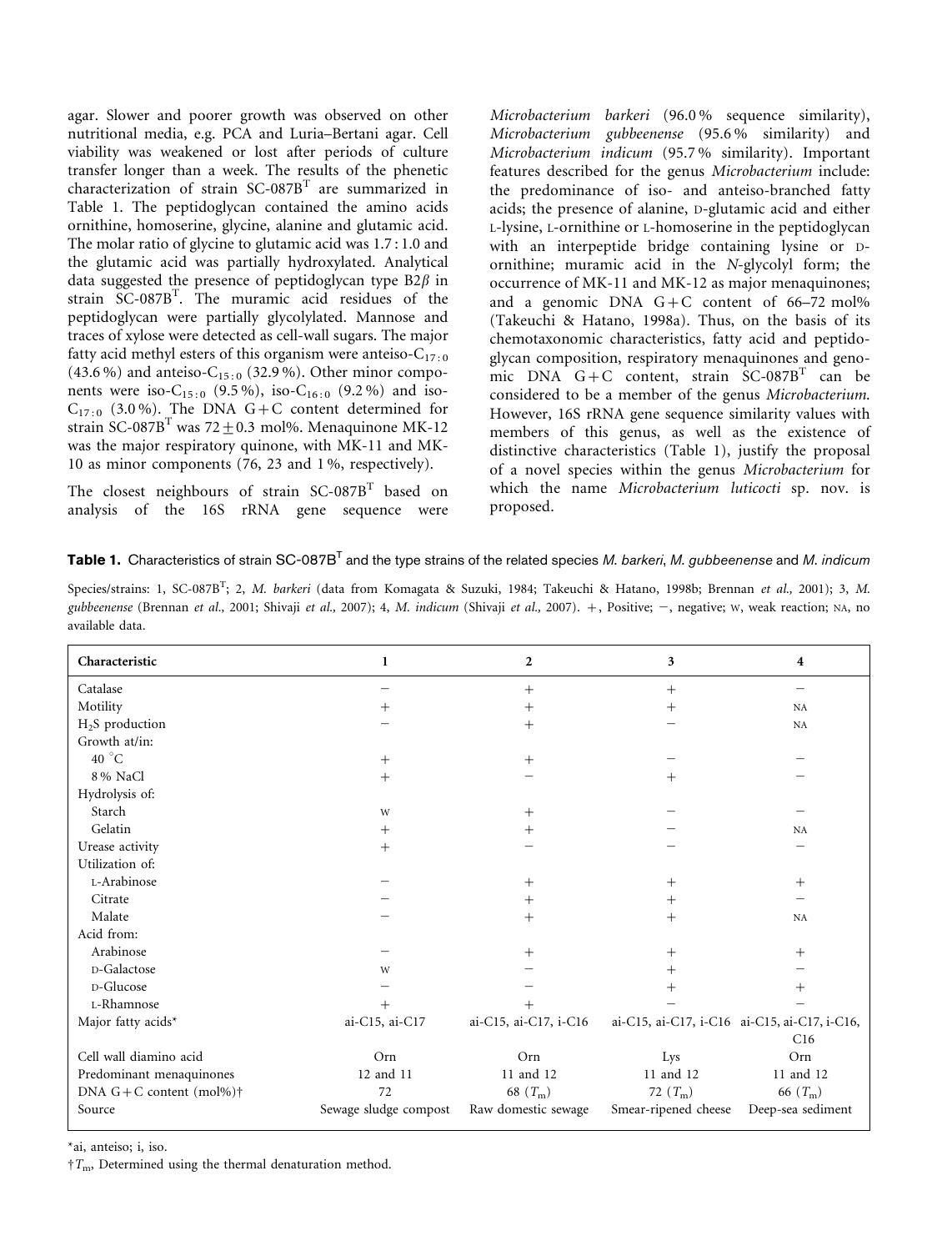## Description of Microbacterium luticocti sp. nov.

Microbacterium luticocti (L. neut. n. lutum mud, sludge; L. part. adj. coctus -a -um digested; N.L. gen. n. luticocti of digested sludge).

Colonies are white, opaque and circular (1–2 mm diameter) on BHI agar. Cells are Gram-positive, short rods  $(1.6+0.3 \mu m)$  long and  $0.5+0.1 \mu m$  wide) that are nonspore-forming and motile. Catalase- and oxidase-negative. Growth occurs between 27 and 45  $^{\circ}$ C, between pH 5.5 and 9.7 and in the presence of up to 10 % NaCl, with optimum growth around 36 °C, 1–3 % NaCl and pH 8. Growth does not occur at 25 °C or 47 °C, at pH 5 or pH 10, or in 12 % NaCl. Nitrate is reduced to nitrite, but does not support anaerobic growth. Starch, gelatin and aesculin are hydrolysed. Urease and  $\beta$ -galactosidase are produced. Acid is produced from D-arabitol, D-fructose, D-mannitol, L-rhamnose, sucrose and trehalose and produced weakly from cellobiose, L-fucose, D-galactose, maltose, D-mannose, potassium 5-ketogluconate and turanose. The following sole carbon sources are assimilated: N-acetylglucosamine, amygdalin, D-arabinose, cellobiose, D-fructose, L-fucose, Dgalactose, gentiobiose, D-lactose, maltose, D-mannitol, Dmannose, potassium gluconate, L-rhamnose, D-ribose, salicin and trehalose. Poor growth is observed when glucose is the single carbon source. Growth occurs in the presence of ciprofloxacin  $(5 \mu g)$ , meropenem  $(10 \mu g)$ , ceftazidime (30  $\mu$ g), colistin sulfate (50  $\mu$ g) and sulfamethoxazole (25 mg). Unable to assimilate L-arabinose, caprate, adipate, malate, citrate, phenylacetate, glycerol, erythritol, L-arabinose, D-xylose, L-xylose, D-adonitol, methyl  $\beta$ -D-xylopyranoside, L-sorbose, dulcitol, inositol, D-sorbitol, methyl a-Dmannopyranoside, methyl a-D-glucopyranoside, arbutin, melibiose, sucrose, inulin, melezitose, raffinose, starch, glycogen, xylitol, turanose, D-lyxose, D-tagatose, D-fucose, D-arabitol, L-arabitol, potassium 2-ketogluconate or potassium 5-ketogluconate. Does not produce acid from glycerol, erythritol, D-arabinose, L-arabinose, D-ribose, Dxylose, L-xylose, D-adonitol, methyl  $\beta$ -D-xylopyranoside, Dglucose, L-sorbose, dulcitol, inositol, D-sorbitol, methyl a-Dmannopyranoside, methyl a-D-glucopyranoside, N-acetylglucosamine, amygdalin, arbutin, salicin, D-lactose, melibiose, inulin, melezitose, raffinose, starch, glycogen, xylitol, gentiobiose, D-lyxose, D-tagatose, D-fucose, L-arabitol, potassium gluconate or potassium 2-ketogluconate. Cannot ferment or oxidize (API 20E) D-glucose, Dmannitol, inositol, D-sorbitol, sucrose, melibiose, amygdalin or L-arabinose. Negative for Tweenase,  $\beta$ -galactosidase, arginine dihydrolase, lysine and ornithine decarboxylases, citrate utilization, and indole and acetoin production. Unable to grow in the presence of amoxicillin  $(25 \mu g)$ , gentamicin (10  $\mu$ g), tetracycline (30  $\mu$ g), SXT (sulfamethoxazole/trimethoprim,  $23.5/1.25 \mu g$ ), cephalothin (30  $\mu g$ ), streptomycin (10  $\mu$ g) or ticarcillin (75  $\mu$ g). The fatty acids anteiso-C<sub>17:0</sub> and anteiso-C<sub>15:0</sub> comprise more than 70% of the total. The peptidoglycan is of the  $B2\beta$  type and contains glycolyl residues. Mannose is the cell-wall sugar. MK-12 is the major respiratory quinone.

The type strain is  $SC-087B<sup>T</sup>$  (=DSM 19459<sup>T</sup>=CCUG  $54537^{\text{T}}$ , isolated from sewage sludge compost. The genomic DNA G+C content of the type strain is  $72 + 0.3$  mol%.

## References

Behrendt, U., Ulrich, A. & Schumann, P. (2001). Description of Microbacterium foliorum sp. nov. and Microbacterium phyllosphaerae sp. nov., isolated from the phyllosphere of grasses and the surface litter after mulching the sward, and reclassification of Aureobacterium resistens (Funke et al. 1998) as Microbacterium resistens comb. nov. Int J Syst Evol Microbiol 51, 1267–1276.

Brennan, N. M., Brown, R., Goodfellow, M., Ward, A. C., Beresford, T. P., Vancanneyt, M., Cogan, T. M. & Fox, P. F. (2001). Microbacterium gubbeenense sp. nov., from the surface of a smearripened cheese. Int J Syst Evol Microbiol 51, 1969–1976.

Epstein, E. (1997). The Science of Composting. Lancaster, PA: Technomic Publishing.

Euzéby, J. P. (1997). List of Bacterial Names with Standing in Nomenclature: a folder available on the Internet. Int J Syst Bacteriol 47, 590–592. (List of Prokaryotic Names with Standing in Nomenclature. Last full update May 02, 2008 URL: http://www. bacterio.net).

Ferreira da Silva, M., Tiago, I., Veríssimo, A., Boaventura, R. A. R., Nunes, O. C. & Manaia, C. M. (2006). Antibiotic resistance of enterococci and related bacteria in an urban wastewater treatment plant. FEMS Microbiol Ecol 55, 322–329.

Ferreira da Silva, M., Vaz-Moreira, I., Gonzalez-Pajuelo, M., Nunes, O. C. & Manaia, C. M. (2007). Antimicrobial resistance patterns in Enterobacteriaceae isolated from an urban wastewater treatment plant. FEMS Microbiol Ecol 60, 166–176.

Jukes, T. H. & Cantor, C. R. (1969). Evolution of protein molecules. In Mammalian Protein Metabolism, vol. 3, pp. 21–132. Edited by H. N. Munro. New York: Academic Press.

Komagata, K. & Suzuki, K.-I. (1984). Genus Aureobacterium Collins, Jones, Keddie, Kroppenstedt and Schleifer 1983, 672<sup>VP</sup>. In Bergey's Manual of Systematic Bacteriology, vol. 2, pp. 1323–1325. Edited by J. T. Staley, M. P. Bryant, N. Pfennig & J. G. Holt. Baltimore: Williams & Wilkins.

Kumar, S., Tamura, K. & Nei, M. (2004). MEGA3: Integrated software for molecular evolutionary genetics analysis and sequence alignment. Brief Bioinform 5, 150–163.

MacKenzie, S. L. (1987). Gas chromatographic analysis of amino acids as the N-heptafluorobutyryl isobutyl esters. J Assoc Off Anal Chem 70, 151–160.

Matsuyama, H., Kawasaki, K., Yumoto, I. & Shida, O. (1999). Microbacterium kitamiense sp. nov., a new polysaccharide-producing bacterium isolated from the wastewater of a sugar-beet factory. Int J Syst Bacteriol 49, 1353–1357.

Mesbah, M., Premachandran, U. & Whitman, W. B. (1989). Precise measurement of the  $G+C$  content of deoxyribonucleic acid by highperformance liquid chromatography. Int J Syst Bacteriol 39, 159–167.

Murray, R. G. E., Doetsch, R. N. & Robinow, F. (1994). Determinative and cytological light microscopy. In Methods for General and Molecular Bacteriology, pp. 21–41. Edited by P. Gerhardt, R. G. E. Murray, W. A. Wood & N. R. Krieg. Washington, DC: American Society for Microbiology.

Rhuland, L. E., Work, E., Denman, R. F. & Hoare, D. S. (1955). The behavior of the isomers of  $\alpha$ , $\varepsilon$ -diaminopimelic acid on paper chromatograms. J Am Chem Soc 77, 4844–4846.